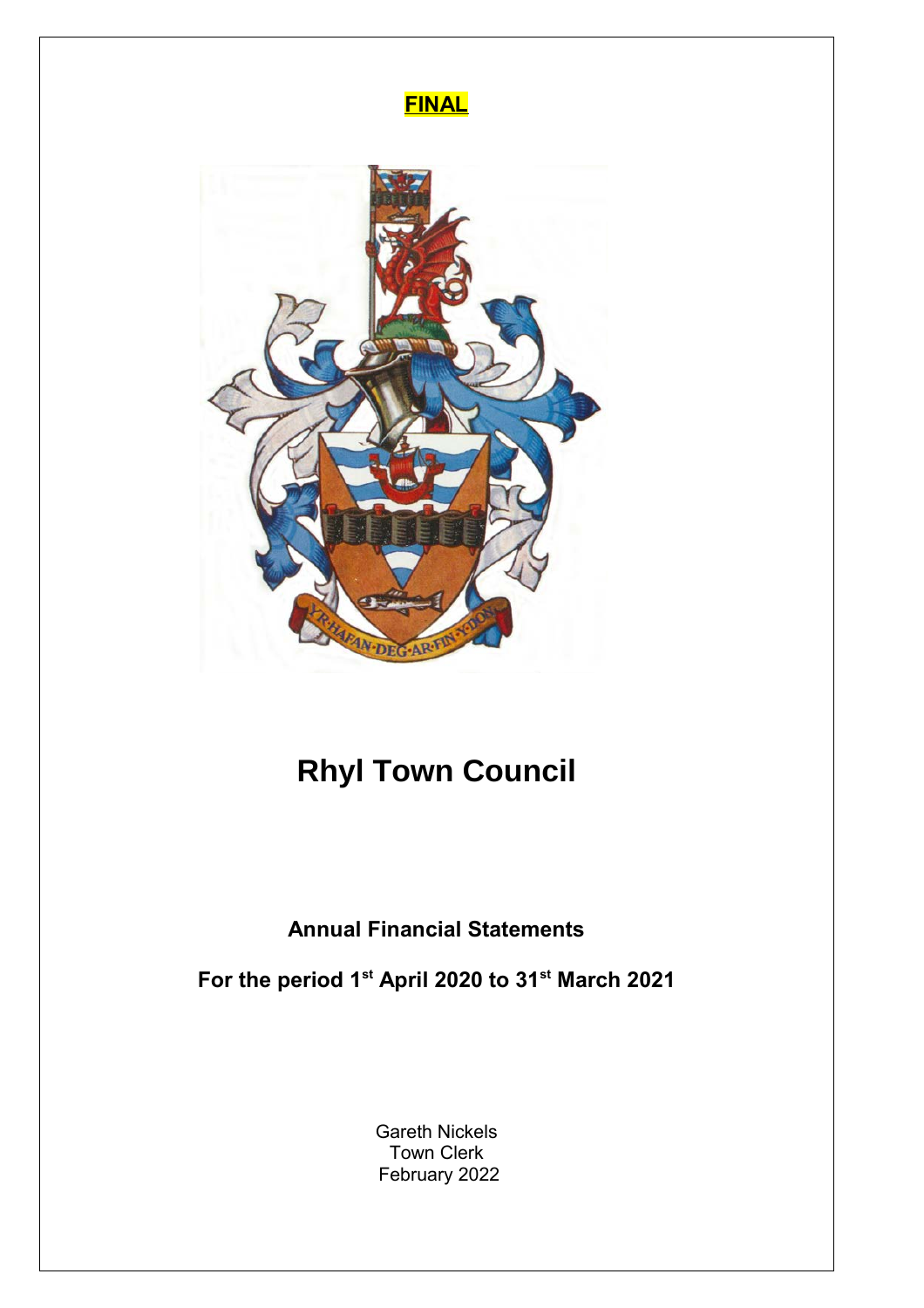## **Rhyl Town Council**

## **Statement of Accounts**

## **For the period 1st April 2020 to 31st March 2021**

## **Contents**

| Introduction by the Town Clerk                  | page 2     |
|-------------------------------------------------|------------|
| <b>Balances Policy Statement</b>                | page 2     |
| Responsibilities of the Council                 | page 3     |
| <b>External Audit and Annual Return</b>         | page 3     |
| Statement on Internal Control & Risk Management | page 4     |
| <b>Annual Governance Statement</b>              | page 5-7   |
| Income and Expenditure Statement                | page 8     |
| <b>Balance Sheet</b>                            | page 9     |
| Report on the Accounts                          | page 10-11 |
| Value for Money                                 | page 11    |
| Supporting Notes to the Accounts                | page 12-15 |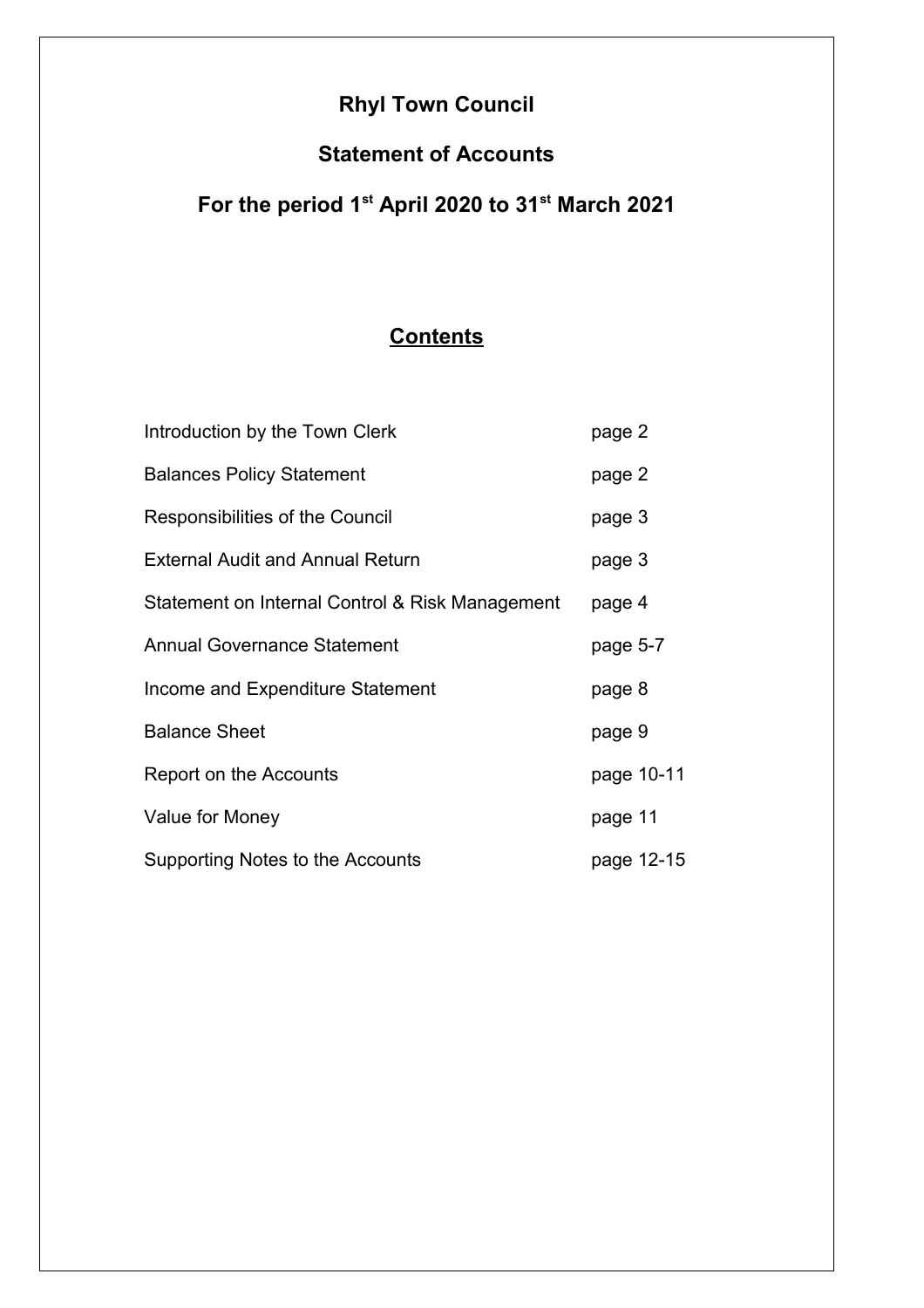## **Introduction by the Town Clerk**

The Financial Statements are produced annually and their aim is to:

- comply with statutory and professional requirements
- provide Members of the Council, electors and interested parties with clear information about the Council's finances

The Council's current overall financial position is satisfactory. The Council, through its Strategic and Operational Planning Committee, have developed a medium-term financial plan that is designed to bring its current expenditure and reserves holdings into balance through this electoral cycle to 2022/23.

The Council supports a range of initiatives and service development areas from its annual revenue budget which is funded by the precept it levies upon Denbighshire County Council which was £553,611 in 2020/21 (£543,423 in 2019/20).

The Council is required to report the reasons for significant variations in 2020/21 expenditure compared to the previous financial year, 2019/20, and also in comparison to the budget it originally set for the year 2020/21 and this has been included in pages 10 to 11.

The Council is required to have a clear policy with regard to the financial balances that it holds in reserve (see Balance Sheet page 9 and Note 12 to the accounts on pages 14 and 15) and this is included below.

### **Balances Policy Statement**

The Council is aware that it is good practice to hold reserves to ensure the sustainability of the Council and to allow for unforeseen circumstances requiring expenditure above that budgeted for.

As part of its medium-term financial plan, the Town Council will utilise its balances and reserves to manage both capital and revenue expenditure and minimise any financial impact on the Council Tax payer.

The Council produced a revised 5-year plan with the intention to use reserves to reduce required precept increases in 2018/19, 2019/20 and 2020/21. As such, the Town Council has put a lower limit on its general balances of 25% of its annual precept for the period 2018 to 2022 but returning to 33% by 2022/23. This is in accordance with the advice contained within the Governance and Accountability for Local Councils Practitioners Guide. An updated Reserves policy was approved in early 2018.

Details of the balances held as at  $31<sup>st</sup>$  March 2021 are shown in Note 12 to the accounts on pages 14 and 15.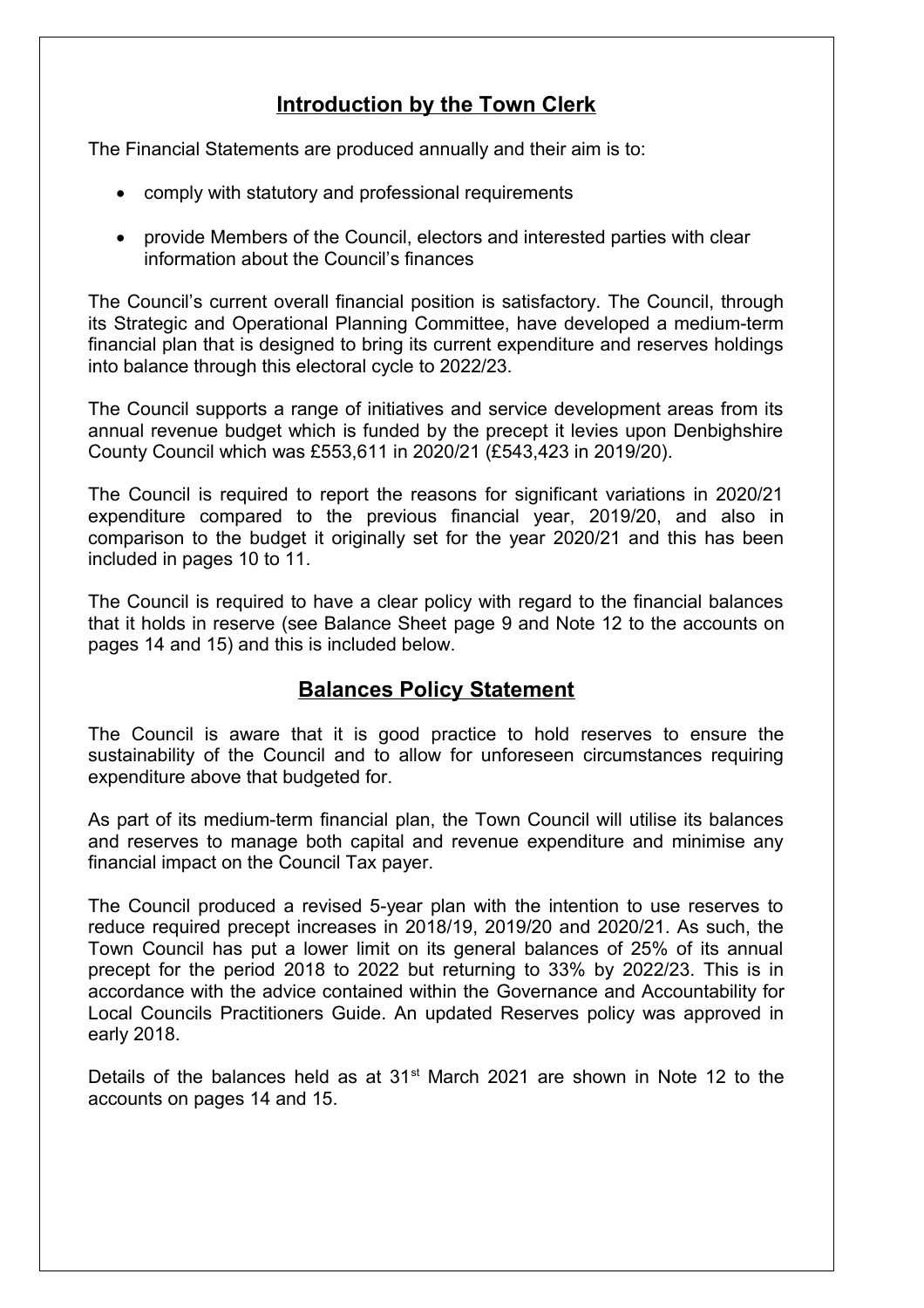## **Responsibilities of the Council**

Rhyl Town Council is a Community Council which is a local government body that can only undertake what it is empowered to do by law. Anything else, no matter how apparently justifiable or useful, is beyond its powers ('ultra vires').

Particularly with regard to its accounts the Town Council is responsible for:

- making arrangements for the proper administration of its financial affairs and to ensure that one of its officers has the responsibility for the administration of those affairs (Section 151 Local Government Act 1972). In Rhyl Town Council the designated officer is the Town Clerk.
- having an adequate and effective system of internal control and internal audit. It is also subject to an annual external audit.

## **External Audit & Annual Return**

The Council is required to complete an annual return each year and submit it to the appointed external auditors. The annual return has several purposes:

- to report the annual accounts as approved by the Council
- to certify that the Council has discharged its statutory duties in relation to its financial affairs
- to record that the external auditor has fulfilled his/her statutory responsibility
- to help inform local taxpayers and electors about what and how their Council has been doing during the last financial year
- to be a source of information for government and other stakeholders about the activity of local councils

The annual return is in four sections all of which are all publicly available:

- the statement of accounts
- the statement of governance / assurance
- the external auditor's certificate and opinion
- the internal auditor's report

Within the audit process the Council has to document its system of internal financial control and its arrangements for risk assessment. The Council approved an annual risk assessment for 2020/21 in April 2021 (The assessment was approved by Risk Assessment Sub-Committee in March 2021 but there was then was a delay in approval by Council until April 2021). As this was after 31 March 2021 this is noted in Section 5 of the Annual Governance Statement as an area of non-compliance.

The Annual Governance Statement (including Internal Controls) was reviewed and approved by the Council in June 2021 (see pages 5 to 7) The Risk Management Plan is reviewed on an ongoing basis by the Risk Assessment Sub committee. A summary of their workplans for 2020/21 and 2021/22 are provided on page 4.

A copy of the Annual Return for 2020/21 is available on the Town Council's website.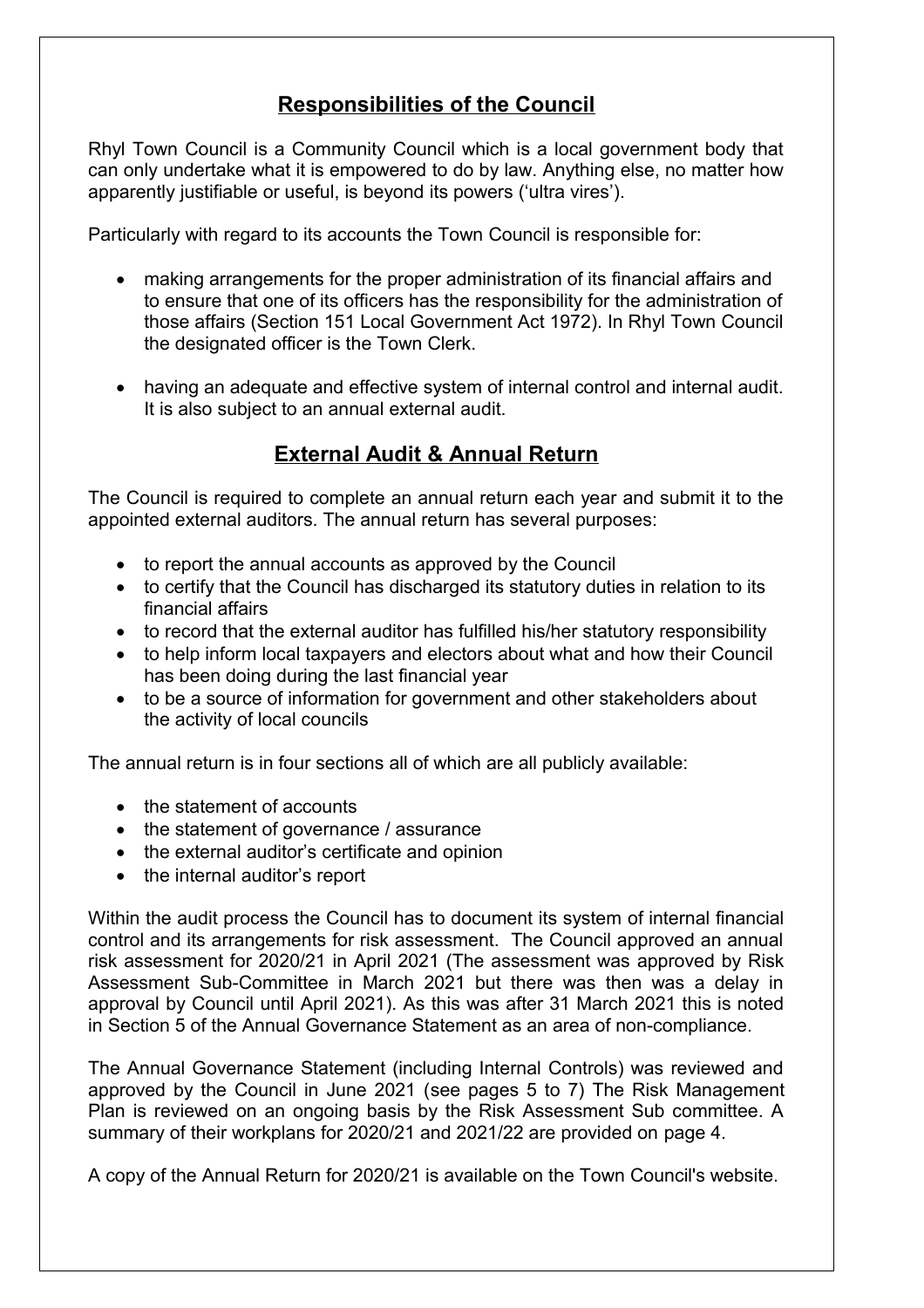## **Statement on Internal Control**

The Council has delegated detailed consideration of Risk and Internal Controls to a Risk Assessment Sub-committee and its Annual Review was approved by Finance and General Purposes Committee in April 2021. The Risk Assessment Subcommittee's work is ongoing via an approved Work Plan. A summary of the Work Plans for 2020/21 and 2021/22 are included below.

#### **Risk – Assessment Sub-Committee Workplan 2020/21**

The workplan for 2020/21 was disrupted by the Covid-19 pandemic. The following activities were undertaken and either completed or on-going as at 31 March 2021:

- GDPR Compliance
- Review of Financial Regulations
- Review of Tynewydd Community Centre
- Internal and External Audit Recommendations
- Office Accommodation Review
- Annual Risk Assessment

#### **Risk – Assessment Sub-committee Workplan 2021/22**

The workplan for 2021/22 includes the following:

- Review of Tynewydd Community Centre
- Review of Community Bonfire Arrangements
- Internal and External Audit Recommendations
- Office Accommodation Review
- Compliance with Practitioner's Guide
- Compliance with Wellbeing of Future Generations Act
- Review of Health & Safety Policy
- Annual Risk Assessment

### **Annual Governance Statement**

The Council has delegated responsibility for detailed consideration of risk management and assurance issues to the Risk Assessment Sub-Committee and it establishes an annual work plan to meet this responsibility. The Sub-Committee's work is guided principally by the Governance and Accountability for Local Councils Practitioners Guide (Wales) but it has the freedom and responsibility to consider any area of Council work that merits attention. Within the Council's Financial Regulations there is a protocol permitting any individual Council Member to raise any matter of concern and for the Risk Assessment Sub-Committee to investigate it.

We acknowledge as members of Rhyl Town Council our responsibility for the preparation of the Statement of Accounts and for the Council's internal controls and confirm, to the best of our knowledge and belief, with respect to the Council's Statement of Accounts for the year ended 31 March 2021 in Section 2 (of the Annual Return) that: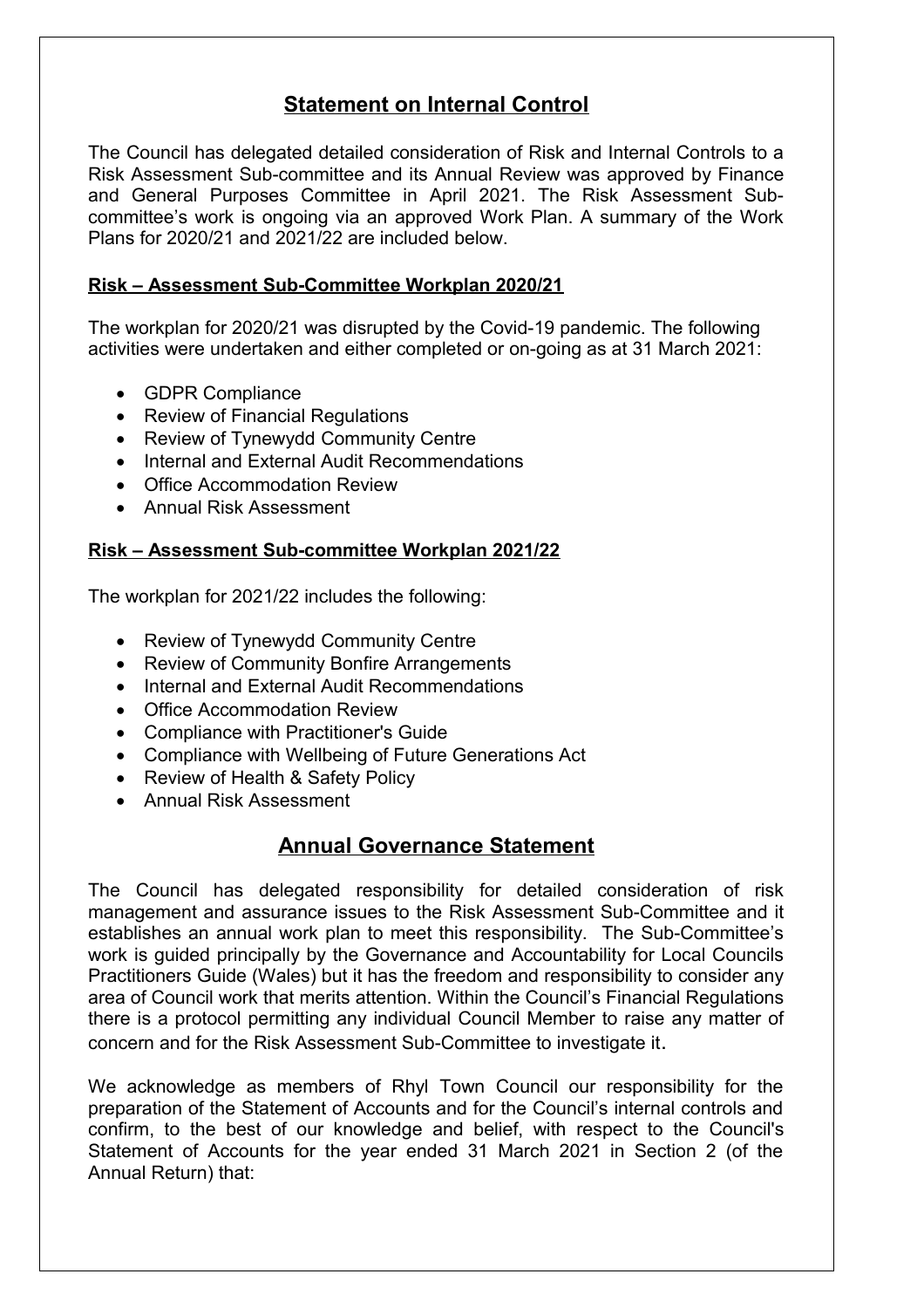|                                                                                                                                                                                                                                                                                                                      |                                                                               | "Yes" means that the                                                                                                                                                               |                   |
|----------------------------------------------------------------------------------------------------------------------------------------------------------------------------------------------------------------------------------------------------------------------------------------------------------------------|-------------------------------------------------------------------------------|------------------------------------------------------------------------------------------------------------------------------------------------------------------------------------|-------------------|
| <b>Assurances</b>                                                                                                                                                                                                                                                                                                    | <b>Agreed?</b><br>Yes / No                                                    | <b>Council:</b>                                                                                                                                                                    | PG<br><b>Chap</b> |
| 1. We have put in place<br>arrangements for effective financial<br>management during the year and for<br>the preparation and approval of the<br>accounting statements                                                                                                                                                | <b>YES</b>                                                                    | Properly sets its budget and<br>manages its money and<br>prepares and approves its<br>accounting statements as<br>prescribed by law                                                | 6, 12             |
| 2. We have maintained an adequate<br>system of internal control, including<br>measures designed to prevent and detect<br>fraud and corruption, and reviewed its<br>effectiveness                                                                                                                                     | <b>YES</b>                                                                    | Made proper arrangements<br>and accepted responsibility<br>for safeguarding the public<br>money and resources in its<br>charge                                                     | 6, 7              |
| 3. We have taken all reasonable steps<br>to assure ourselves that there are no<br>matters of actual or potential non-<br>compliance with laws, regulations and<br>codes of practice that could have a<br>significant financial effect on the ability<br>of the council to conduct its business or<br>on its finances | <b>YES</b>                                                                    | Has only done things that it<br>has the legal power to do<br>and has conformed to codes<br>of practice and standards in<br>the way it has done so                                  | 6                 |
| 4. We have provided proper opportunity<br>for the exercise of electors' rights in<br>accordance with the requirements of<br>the Accounts and Audit (Wales)<br>Regulations 2014                                                                                                                                       | <b>YES</b>                                                                    | Has given all persons<br>interested the opportunity to<br>inspect and ask questions<br>about the Council's accounts                                                                | 6, 23             |
| 5. We have carried out an<br>assessment of the risks facing the<br>Council and taken appropriate steps<br>to manage those risks, including the<br>introduction of internal controls and/or<br>external insurance cover where<br>required                                                                             | <b>NO</b><br>Annual<br><b>Risk</b><br>Assess-<br>ment was<br>approved<br>late | Considered the financial<br>and other risks it faces in the<br>operation of the Council and<br>has dealt with them properly                                                        | 6, 9              |
| 6. We have maintained an adequate<br>and effective system of internal audit of<br>the Council's accounting records and<br>control systems throughout the year and<br>have received a report from the internal<br>auditor                                                                                             | <b>YES</b>                                                                    | Arranged for a competent<br>person, independent of the<br>financial controls and<br>procedures, to give an<br>objective view on whether<br>these meet the needs of the<br>Council. | 6, 8              |
| 7. We have considered whether any<br>litigation, liabilities or commitments,<br>events or transactions, occurring after<br>the year-end, have a financial impact on<br>the Council and, where appropriate,<br>have included them on the accounting<br>statements.                                                    | <b>YES</b>                                                                    | Disclosed everything it should<br>have about its business<br>during the year including<br>events taking place after the<br>year-end if relevant.                                   | 6                 |
| 8. We have taken appropriate action<br>on all matters raised in previous<br>reports from internal and external<br>audit.                                                                                                                                                                                             | <b>YES</b>                                                                    | Considered and taken action<br>to address issues /<br>weaknesses brought to its<br>attention by both internal and<br>external auditors                                             | 6, 8,<br>23       |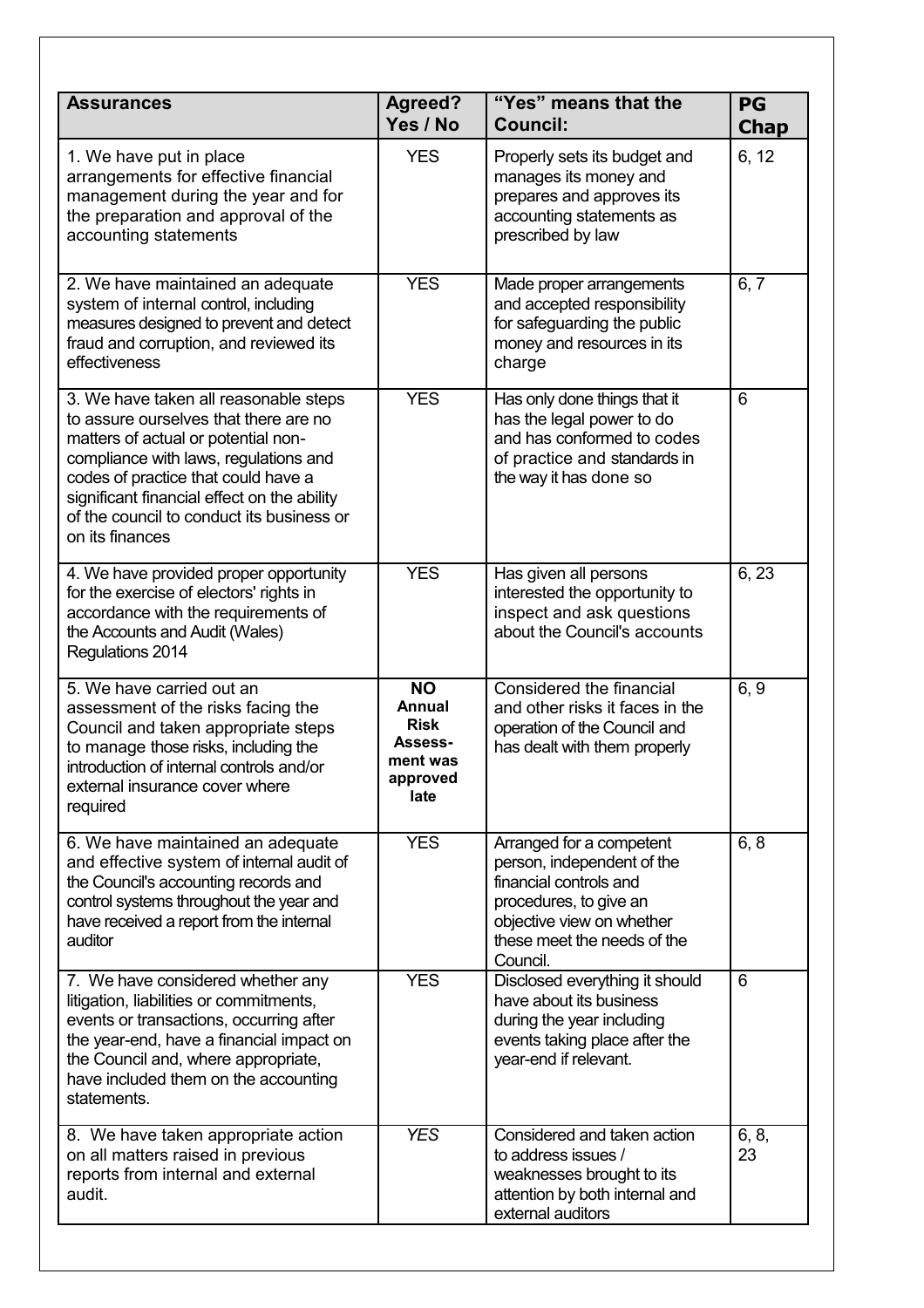| <b>Assurances</b>                                                                                                                                                                                                            | Agreed?<br>Yes / No | "Yes" means that the<br><b>Council:</b>                                                                                                                                                                                                                                                                             | PG<br><b>Chap</b> |
|------------------------------------------------------------------------------------------------------------------------------------------------------------------------------------------------------------------------------|---------------------|---------------------------------------------------------------------------------------------------------------------------------------------------------------------------------------------------------------------------------------------------------------------------------------------------------------------|-------------------|
| 9. Trust funds - in our capacity as<br>trustee we have: discharged our<br>responsibility in relation to the<br>accountability for the fund(s) including<br>financial reporting and, if required,<br>independent examination. | N/A                 | Has met all of its<br>responsibilities where it is a<br>sole managing trustee of a<br>local trust or trusts.                                                                                                                                                                                                        | 3, 6              |
| 10. We have prepared and approved<br>minutes for all meetings held by the<br>Council (including its committees) that<br>accurately record the business<br>transacted and the decisions made by<br>the Council or committee   | <b>YES</b>          | Has kept and approved<br>minutes in accordance with<br>Schedule 12, Paragraph 41 of<br>the Local Government Act<br>1972                                                                                                                                                                                             | N/A               |
| 11. We have ensured that the Council's<br>minutes (including those of its sub<br>committees) are available for public<br>inspection and have been published<br>electronically                                                | <b>YES</b>          | Has made arrangements<br>for the minutes to be<br>available for public<br>inspection in accordance<br>with section 228 of the<br><b>Local Government Act</b><br>1972 and has published the<br>minutes on its website in<br>accordance with section 55<br>of the Local Government<br>(Democracy) (Wales) Act<br>2013 | N/A               |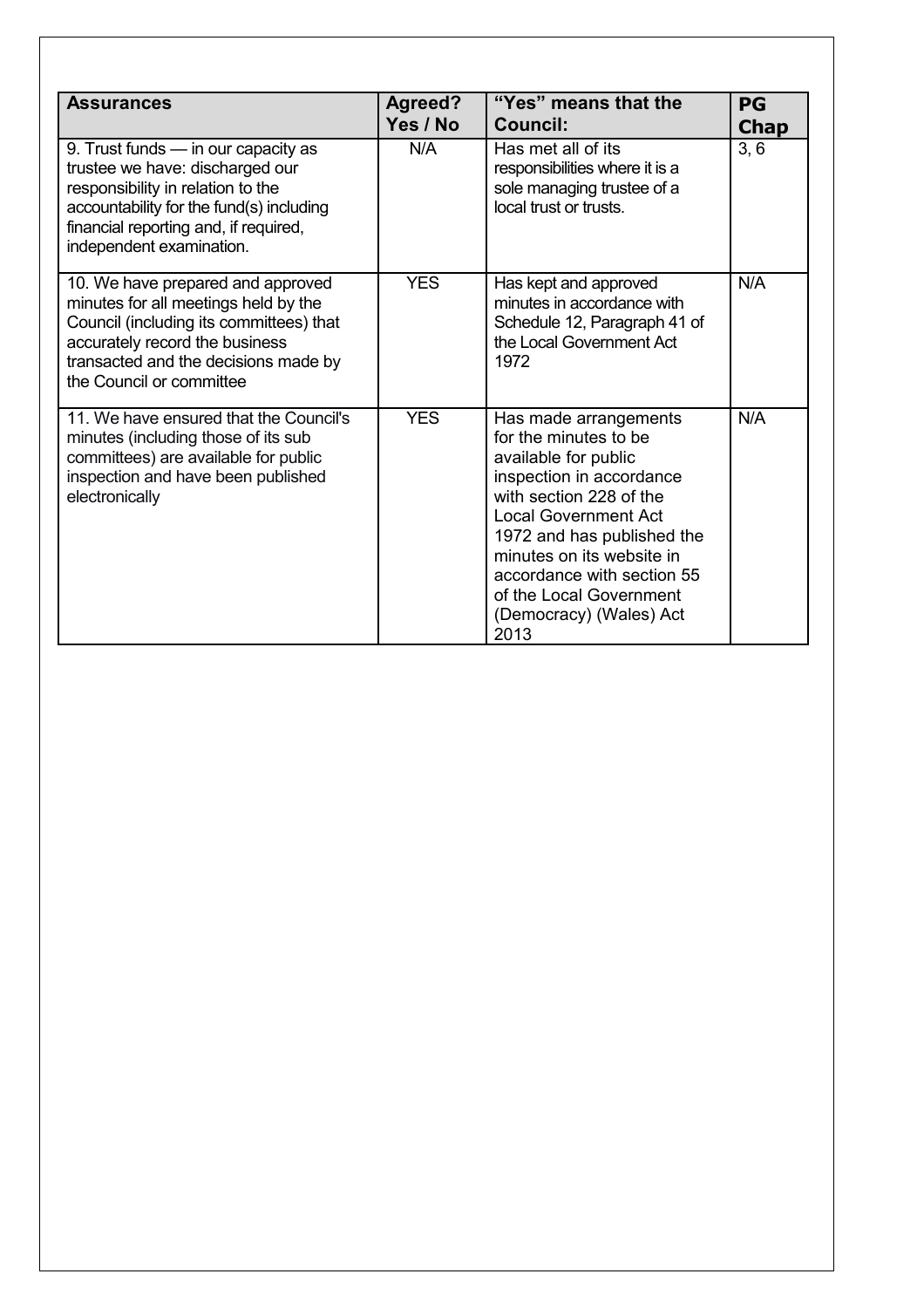|  |  | Income and Expenditure Statement for 2020/21 |
|--|--|----------------------------------------------|
|  |  |                                              |

|                                                 | 2021       | 2020           |
|-------------------------------------------------|------------|----------------|
|                                                 | £          | £              |
|                                                 |            |                |
| <b>Income</b>                                   |            |                |
| Precept                                         | 553,611    | 543,423        |
| Other Income                                    | 8,640      | 1,605          |
| <b>Investment Income</b>                        | 398        | 1,972          |
| <b>Total Income</b>                             | 562,649    | 547,000        |
|                                                 |            |                |
| <b>Expenditure</b>                              |            |                |
| Salaries & Expenses                             | 174,221    | 170,933        |
| Office Accommodation                            | 22,923     | 22,892         |
| Administration                                  | 19,494     | 19,113         |
| Advertising                                     | 0          | 508            |
| <b>Civic Expenditure</b>                        | 347        | 4,975          |
| <b>Members Expenses</b>                         | 300        | 3,372          |
| <b>Amenity &amp; Events</b>                     | 31,345     | 72,259         |
| <b>Public Spaces</b>                            | 46,131     | 46,225         |
| <b>Commissioned Services</b>                    | 21,000     | 31,000         |
| s19 Expenditure                                 | 10,500     | 10,695         |
| <b>Town Promotion &amp; Development</b>         | 113,866    | 112,866        |
| <b>Total Expenditure</b>                        | 440,127    | 494,838        |
|                                                 |            |                |
| Surplus / (Deficit) for the Year                | 122,522    | 52,162         |
|                                                 |            |                |
| <b>Transfer to Elections Reserve</b>            | $-5,000$   | $-5,000$       |
| <b>Transfer to Major Projects Reserve</b>       | $-75,000$  | $-45,000$      |
| <b>Transfer to Loan Repayment Reserve</b>       | $-100,000$ | 0              |
| Transfer to National Lottery Rhyl Reads Reserve | $-8,500$   | $\overline{0}$ |
| Increase) / Decrease in General Reserve         | 65,978     | $-2,162$       |
|                                                 |            |                |
| <b>Total Transfers to Reserves</b>              | 122,522    | 52,162         |
|                                                 |            |                |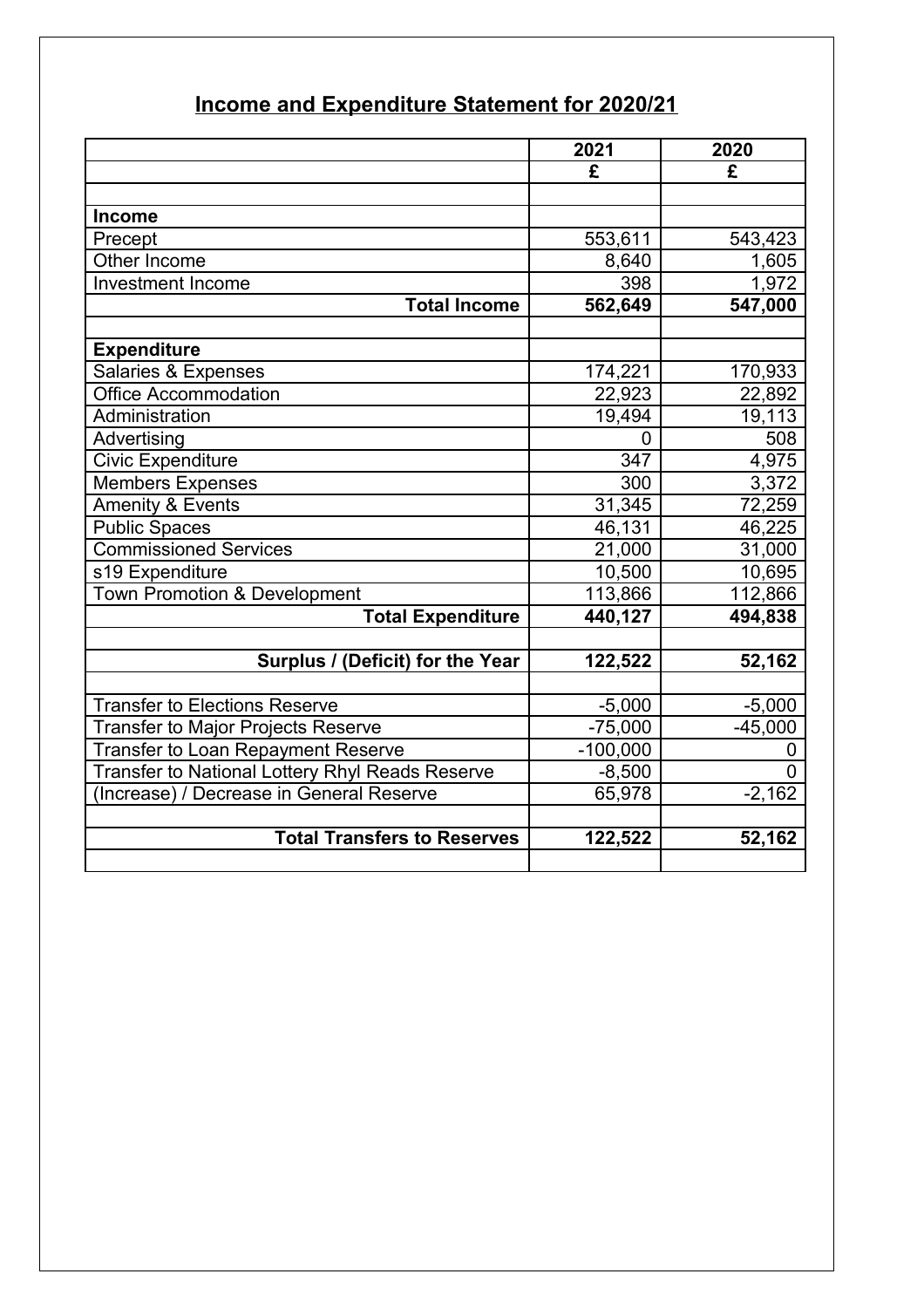## **Balance Sheet as at 31 March 2021**

|                                             | 2021         | 2020         |
|---------------------------------------------|--------------|--------------|
|                                             | £            | £            |
| <b>Non-Current Assets</b>                   |              |              |
| Property, Plant & Equipment                 | 429,616      | 426,465      |
| Investments                                 | 0            |              |
| <b>Total Non-Current Assets</b>             | 429,616      | 426,465      |
|                                             |              |              |
| <b>Current Assets</b>                       |              |              |
| Debtors & Prepayments                       | 5,641        | 3,896        |
| Cash at Bank and In Hand                    | 495,908      | 377,870      |
| <b>Total Current Assets</b>                 | 501,549      | 381,766      |
|                                             |              |              |
| <b>Current Liabilities</b>                  |              |              |
| <b>Creditors</b>                            | 11,913       | 14,652       |
| <b>Total Current Liabilities</b>            | 11,913       | 14,652       |
|                                             |              |              |
| <b>Net Current Assets</b>                   | 489,636      | 367,114      |
|                                             |              |              |
| <b>Long-Term Liabilities</b>                |              |              |
| Loan                                        | $-1,628,000$ | $-1,702,000$ |
| <b>Total Long Term Liabilities</b>          | $-1,628,000$ | $-1,702,000$ |
|                                             |              |              |
| <b>Total Assets - Long Term Liabilities</b> | $-708,748$   | $-908,421$   |
|                                             |              |              |
| Financed By:                                |              |              |
|                                             |              |              |
| <b>Usable Reserves</b>                      |              |              |
| <b>General Fund</b>                         | 489,636      | 367,114      |
|                                             |              |              |
| <b>Unusable Reserves</b>                    |              |              |
| <b>Capital Adjustment Account</b>           | $-1,198,384$ | $-1,275,535$ |
|                                             |              |              |
| <b>Total Reserves</b>                       | $-708,748$   | $-908,421$   |
|                                             |              |              |

The annual financial statements were approved by Finance & General Purposes Committee on  $2<sup>nd</sup>$  March 2022 and signed on their behalf by:

**Clir A Rutherford Clir A Rutherford** Clir A Rutherford Clir A Rutherford Clir A Rutherford Clir A Rutherford C Chair of Finance &General Purposes Committee Town Clerk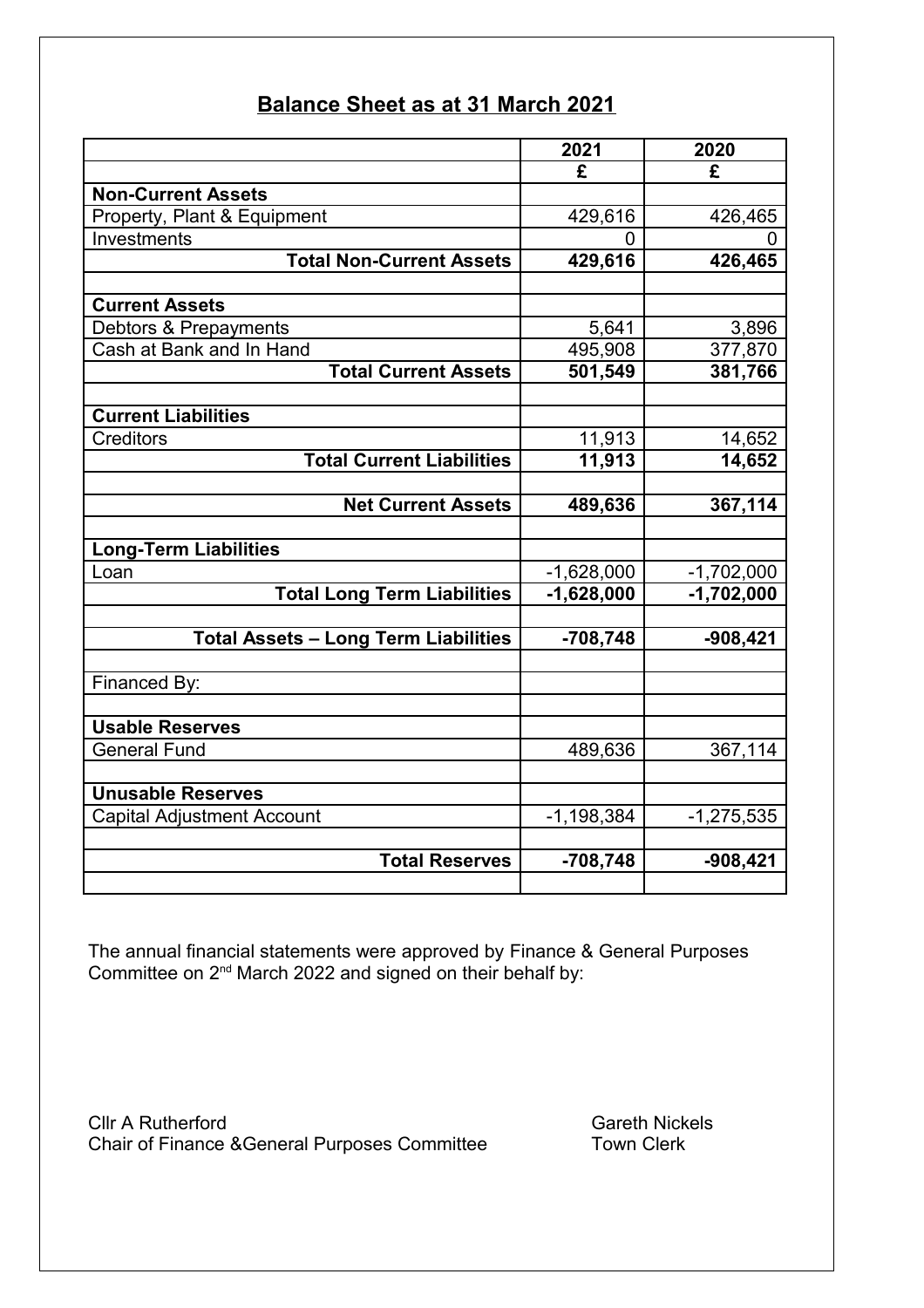## **Report on the Accounts 2020/21**

#### **Report of significant variations in income and expenditure**

#### **Comparison of 2020/21 : Actual Expenditure vs Budgeted Expenditure**

The Council budgeted for income of £555,211 and expenditure of £563,320 resulting in a budget deficit for the year of £8,109. The Council's actual income and expenditure account showed income of £562,649 and expenditure of £440,127 resulting in a surplus of £122,522 for the year. The levels of expenditure in 2020/21 were significantly reduced due to a number of activities e.g. events being cancelled due to the covid-19 pandemic.

The **main reasons** for this surplus are as follows:

**1. Income** was budgeted at £555,211 and actual income was £562,649. This is £7,438 better than budgeted. The main reason was that we obtained a grant of £8,500 in late March 2021 from the National Lottery. However we did not receive the budgeted £1,600 contribution from the Fire Brigade towards the costs of Fireworks as the event was cancelled.

**2. Staff expenditure** was budgeted at £180,000 and actual expenditure was £174,221. This is an underspend of £5,779. The two reasons were that the finance officer worked less hours than budgeted and we did not have any staff training.

**3. Civic Expenditure** is £7,543 less than budgeted. Many of the events did not proceed and those that did e.g. Remembrance Sunday were smaller than usual and cost less than in a usual year.

**4. Members Expenses** is £11,400 less than budgeted. The main reason is that only 2 of the 22 councillors claimed the £150 per annum costs and expenses allowance. There is a £5,000 underspend on Election Costs, (this was transferred to the specific Elections reserve at the year-end) and a £1,700 saving on Mayoral / Senior Role Allowances for 2020/21 due to no payments being made.

**5. Amenity & Events** is £48,855 less than budgeted. This is mainly due to the Rhyl Air Show (£10,000), Summer Arena Event (£5,000), Christmas Pops DCC (£4,000) and Bonfire / Fireworks (£5,200) and Other Small Events (£9,680) not proceeding. We also have underspends of £5,775 on Illuminations due to less repairs and no new illuminations being purchased and £3,200 on Events Management / PR costs.

**6. Public Spaces** is £10,869 less than budgeted. We had underspends of £3,999 on other public spaces / bus shelters, £4,532 on Grounds Maintenance and £2,338 on Remembrance Gardens as only the main contract works and planting were undertaken in 2020/21.

**7. Commissioned Services** is £8,000 less than budgeted. We spent £21,000 on three on-going projects, being: **Benefits Advice Shop** – £11,000 towards a benefit appeals officer; **Citizens Advice Bureau** - £8,000 towards an Energy Efficiency Adviser and **Surestart Cymru** – £2,000 towards a family behaviour project. There were no new projects funded in 2020/21.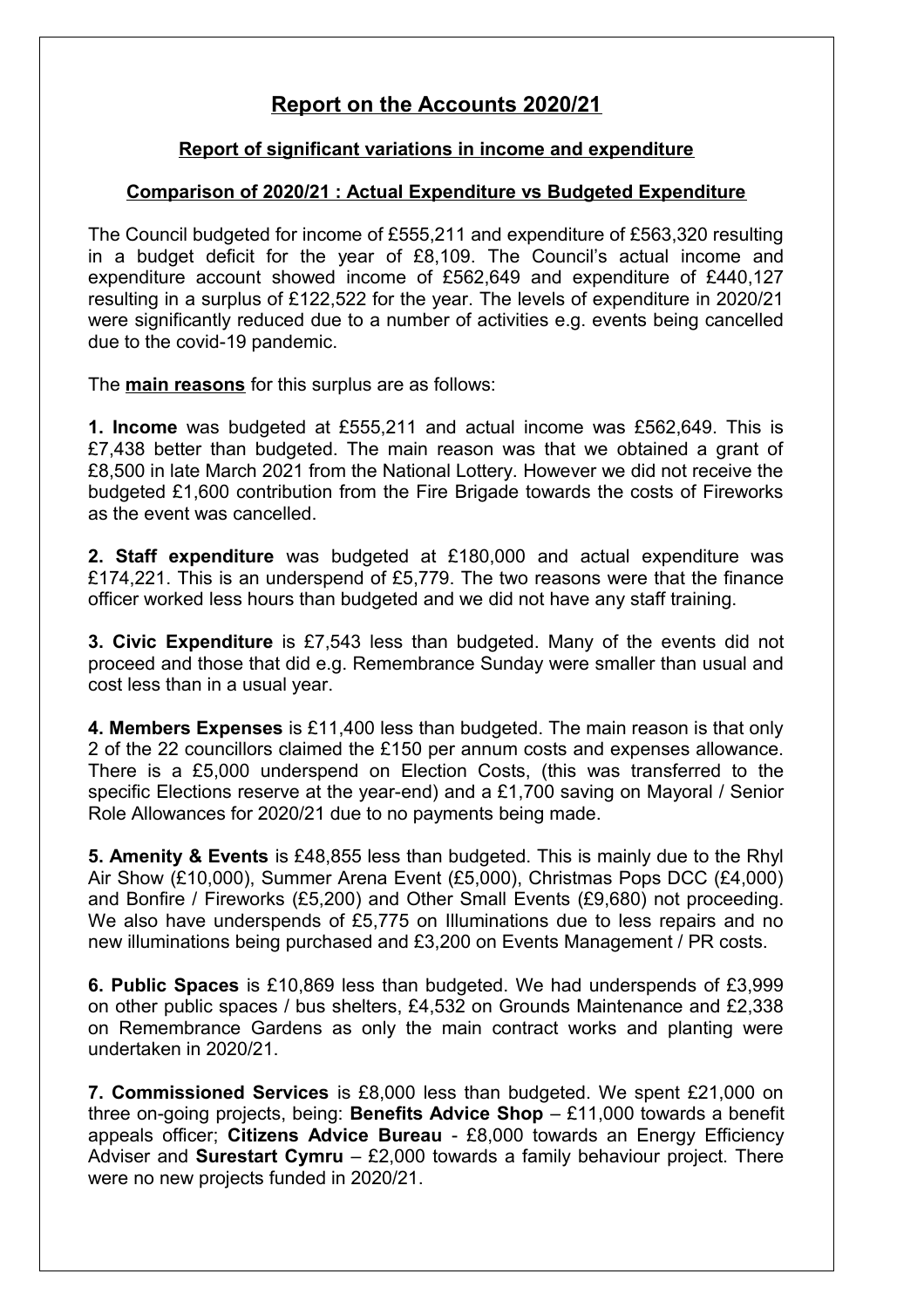**8. Town Promotion & Development** is £23,319 less than budgeted. Within this there is the budgeted £15,000 that will be transferred to Major Projects plus over £9,000 on Contingency that was unused in the year.

The overall results for 2020/21 have seen the Town Council's balances increase by £122,522 from £367,114 to £489,636. Of these balances the Town Council now holds £298,500 for specific purposes (please see Note 12 to the accounts on pages 14 and 15 for details). This leaves a general reserves balance of £191,136.

### **Report on the Accounts 2020/21**

#### **Report of significant variations in income and expenditure Comparison between financial years 2020/21 and 2019/20**

The Council had income of £562,649 in 2020/21 compared to £547,000 in 2019/20. Income was therefore £15,649 higher than the previous year. The two main reasons were the precept increase of £10,188 (1.8%) and the national lottery grant of £8,500. This was partially offset by reduced interest earned on deposits.

The Council had expenditure of £440,127 in 2020/21 compared to £494,838 in 2019/20. Expenditure was therefore £54,771 lower than the previous year. The three main reasons were that events expenditure was significantly reduced by £40,914 (cancelled events due to Covid), Commissioned Services were £10,000 less than in 2019/20 and Civic Events and Allowances were over £7,000 less due to reduced activity, again due to Covid.

### **Value for Money (VFM)**

The Grounds Maintenance service was a new town council delivered service from 1 April 2015. We have now managed this service for 6 years and as a result of reviews in 2018/19 and 2019/20 further savings have been made in comparison to the estimated cost of the previous service as provided by Denbighshire County Council prior to transfer to the Town Council. The budget for Grounds Maintenance in 2018/19 had been reduced from £60,000 (on transfer) to £50,000 to reflect some of the savings already achieved by our reviews of the service. A further reduction of £5,000 was made in the 2020/21 budget, so savings of £15,000 have been made since transfer of the service to the Town Council.

During the year we also reviewed and obtained quotes for the provision of plants for grounds maintenance.

Planned reviews for Telephony and the Printing / Photocopying were deferred pending a planned move to a new office in 2022/23.

During 2021/22 we are planning to review a number of areas including : Insurances, provisions of plants for grounds maintenance, office stationary, Tynewydd Community Centre and the Events and PR Contract.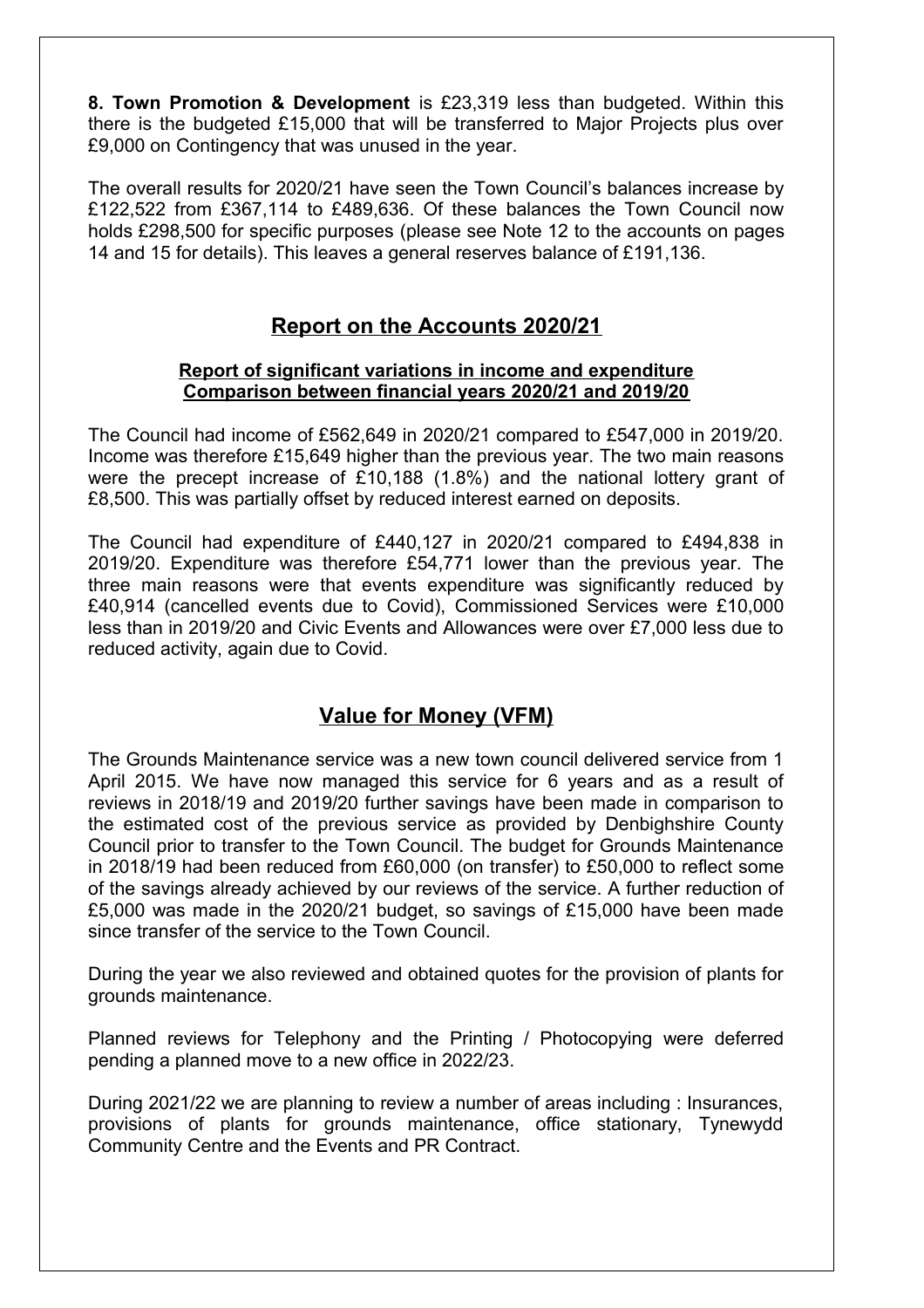### **Supporting Notes to the Accounts**

#### **1. Accounting basis**

The Council's accounts are maintained on an accruals basis. This means that income and expenditure are recorded on the date at which it was incurred and not the date that payment was more or received. For example, a Civic event held on 30/03/2021 cost the Council £500. The actual payment for this event was made on 05/04/2021. The expenditure is recorded in the accounts to year ending 31/03/2021 as that is when the actual physical event happened.

#### **2. Assets**

Assets are classified as expenditure over £100 on the acquisition of an asset or expenditure which adds to the value of an existing asset, both tangible and intangible, provided also that it yields economic benefits to the Council for a period of more than one year. The Council accounts for its fixed assets in accordance with the CIPFA Statement of Recommended Practice (SORP) although formally the SORP does not apply to the Town Council due to its smaller size.

| Value of assets acquired / revalued during the year |       |
|-----------------------------------------------------|-------|
| Community Assets, Civic and other assets, Plant and |       |
|                                                     |       |
| equipment.                                          |       |
| Office equipment and furniture                      | 3,151 |
|                                                     |       |
| Value of assets disposed of during the year         |       |
| Community Assets, Civic and other assets, Plant and |       |
| equipment.                                          |       |
| Office equipment and furniture                      |       |
|                                                     |       |

| Value of assets held as at 31 <sup>st</sup> March 2021 |       |         |
|--------------------------------------------------------|-------|---------|
| <b>Community Assets</b>                                |       |         |
| Land and buildings                                     |       | 245,000 |
| Civic and other assets                                 |       | 81,802  |
| Plant and equipment                                    |       | 77,278  |
| Office equipment and furniture                         |       | 25,536  |
|                                                        | Total | 429,616 |
|                                                        |       |         |

The basis of valuation is - Community Assets – historic cost. Land and buildings – historic cost (revalued for insurance purposes) Civic and other assets - periodic professional valuation for certain nominated assets (2009) and replacement value for all others. Plant and equipment – historic costs / replacement value. Office equipment and furniture – historic cost / replacement value.

The majority of the Inventory checks were conducted in early 2021. The Council maintains an accurate inventory of all assets, leased land, leased furniture, leased equipment, loan items and other non-asset de-minimis purchases for insurance purposes.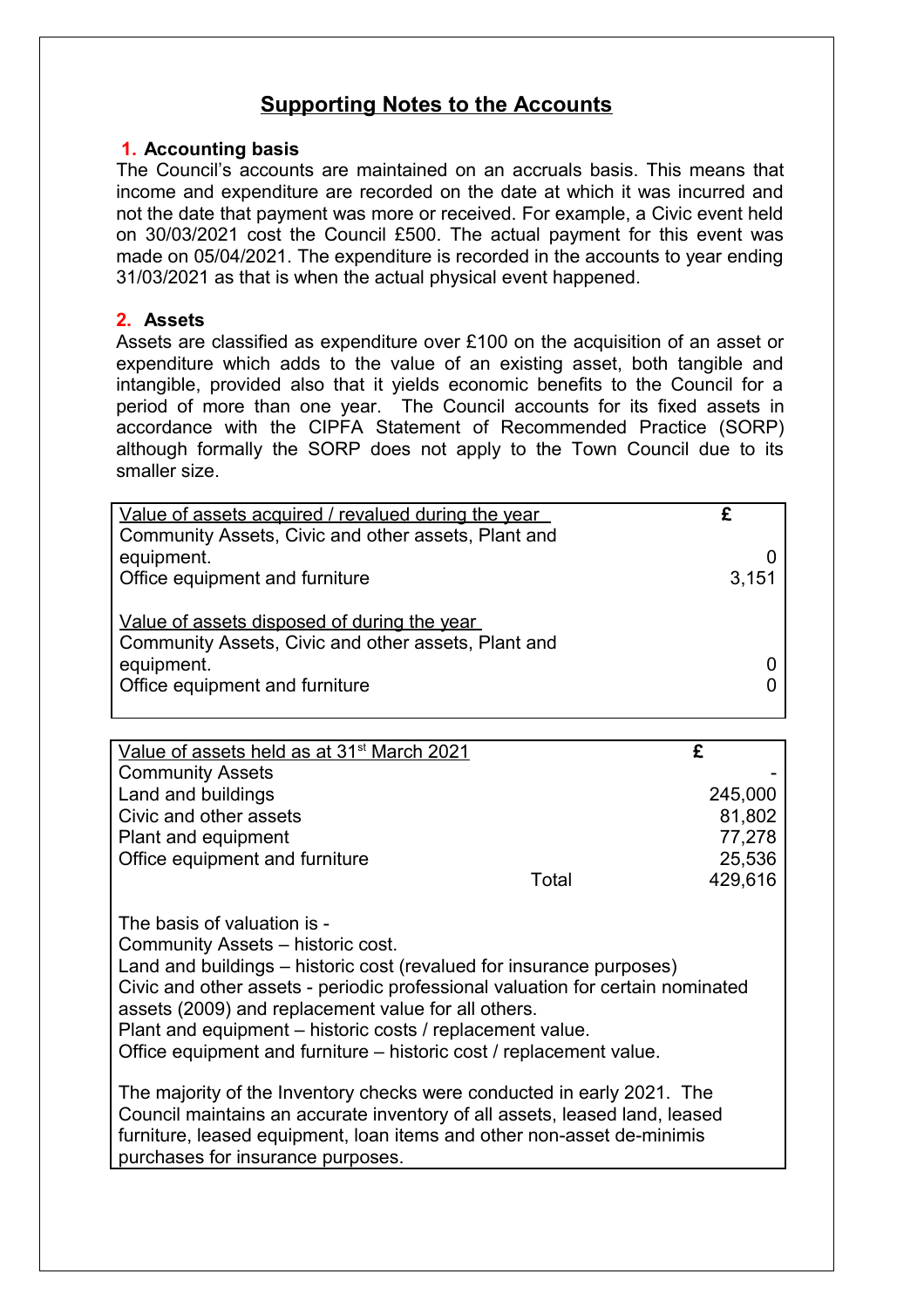#### **3. Investments**

Various short term investments are made in accordance with the Council's approved Annual Investment Strategy. As at 31 March 2021 £280,001 was deposited with HSBC bank on a 7 day basis and £75,000 deposited with Santander bank in a 31 day notice account.

#### **4. Borrowings**

At the close of business on 31st March 2021 the Council had borrowings of £1,628,000. This loan is being repaid with interest over 25 years to Denbighshire County Council. The loan was taken out to fund the Town Council's contribution to the new Water Park (SC2) which opened in Rhyl in Easter 2019.

#### **5. Leases/Rentals**

The Council leases a photocopier under a five-year agreement which expired in October 2018. This has been extended on a quarter by quarter basis.

#### **6. Tenancies**

During the year the following tenancies were held.

| <b>Council as Landlord</b>                     |                                                           |                              |                              |
|------------------------------------------------|-----------------------------------------------------------|------------------------------|------------------------------|
| Tenant<br><b>Rhyl Community</b><br>Association | <b>Property</b><br>Tynewydd<br><b>Community Centre</b>    | Rent p.a.<br>Nil             | <u>Type</u><br>Non-repairing |
| <b>Council as Tenant</b>                       |                                                           |                              |                              |
| Landlord<br>Denbighshire County<br>Council     | <u>Property</u><br>Civic Offices,<br><b>Wellington Rd</b> | <u>Rent p.a. Type</u><br>Nil | Repairing                    |
| Denbighshire County<br>Council                 | Remembrance<br>Gardens                                    | £13.50                       | Repairing                    |

#### **7. Debts outstanding**

At the end of the year debts totaling £5,641 were due to the Council. These were: Recoverable VAT of £3,323, Interest earned on Deposits of £24 and prepayments for events of £2,294. A claim for the reimbursement of VAT was submitted to HMRC in early April 2021 and payment was received in April 2021.

#### **8. Creditors**

At the end of the year the Council owed £11,913 to creditors. These were: HMRC £2,805, Clwyd Pension Fund £4,294, and General / Trade Creditors £4,814. The vast majority of creditors were paid in April and May 2021.

#### **9. Advertising and publicity**

The following direct costs were incurred during the year:

| General adverts       |  |  |
|-----------------------|--|--|
| <b>Public Notices</b> |  |  |

**10. Staff Pensions**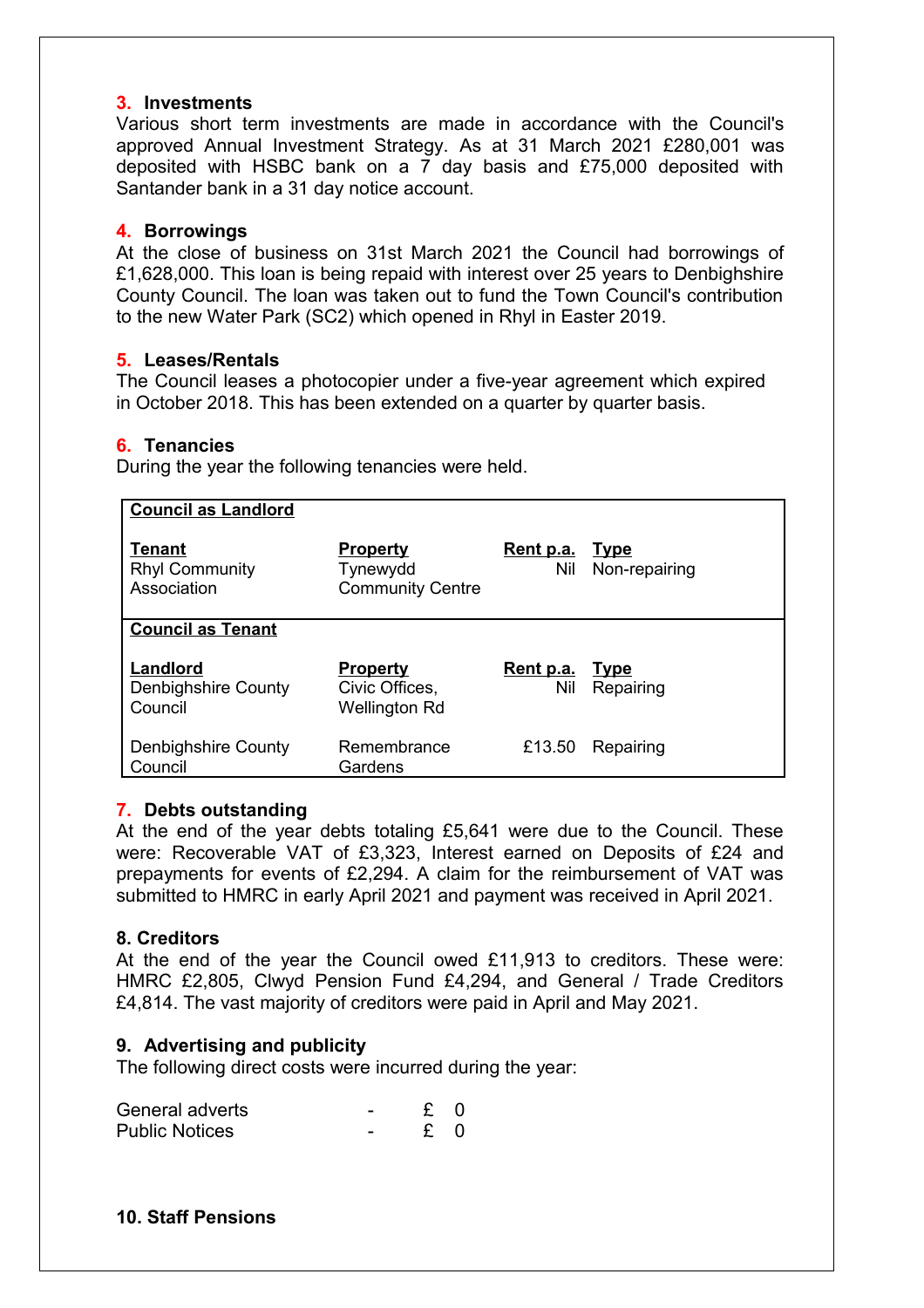The Council makes a contribution on behalf of its current staff to the Clwyd Pension Fund (managed by Flintshire County Council) which provides pensions within the conditions of the Local Government Pension Scheme. The Fund also provides for ongoing pensions to the dependants of a deceased former member of staff. The Clwyd Pension Fund regularly reviews the adequacy of its funds and investments to meet its current and future obligations. During the year employer contributions of 18.7% of salary were made plus and an additional lump sum payment of £20,400 to assist with reducing the deficit.

#### **11. Section 137 Payments**

Section 137 of the Local Government Act 1972 enables the Council to spend up to the product of £8.32 per head of the electorate for the benefit of the people in the area on activities or projects not specifically authorised by other powers. The limit for spending under this power was £166,425 and the expenditure in the year is set out below.

| Payee                               | <b>Nature of</b><br>payment |  |
|-------------------------------------|-----------------------------|--|
| None                                | N/A                         |  |
| Total expenditure under Section 137 |                             |  |

#### **12. Reserves**

The Council has a Balances Policy that requires a general reserve to be maintained at a minimum 33% of the annual precept. For 2020/21 a general reserve of £182,692 was required to meet this condition. The actual general reserve as at 31 March 2021 was £191,136 (34.5% of precept).

The Reserves policy from April 2018 to March 2022 has also been flexed to allow for General Reserves to be maintained at a minimum of 25% to allow for lower precept increases. In setting the budgets for 2018/19 to 2021/22 over £76,000 of general reserves have been earmarked to reduce precept requirements. Reserves have however increased in 2020/21 primarily due to significantly reduced activity during the Covid-19 pandemic (see Report on the Accounts above).

The allocated reserves will also be reviewed during the 2021/22 financial year. The table below shows reserves as at 31 March 2021:

| <b>Item</b>                                | <b>Amount</b> |
|--------------------------------------------|---------------|
|                                            | £             |
| Elections 2022                             | 20000         |
| <b>Tynewydd CC Refurbishment</b>           | 20,000        |
| <b>Dilapidations Wellington Road Lease</b> | 10,000        |
| <b>Loan Repayment Reserve</b>              | 100,000       |
| <b>National Lottery Rhyl Reads Reserve</b> | 8,500         |
| <b>Major Projects Fund</b>                 | 140,000       |
| <b>Sub-Total Allocated Reserves</b>        | 298,500       |
| Add: Unallocated / General Reserve         | 191,136       |
| Total Reserves as at 31 March 2021         | 489,636       |

The movements in Reserves from 1 April 2020 to 31 March 2021 are as follows: